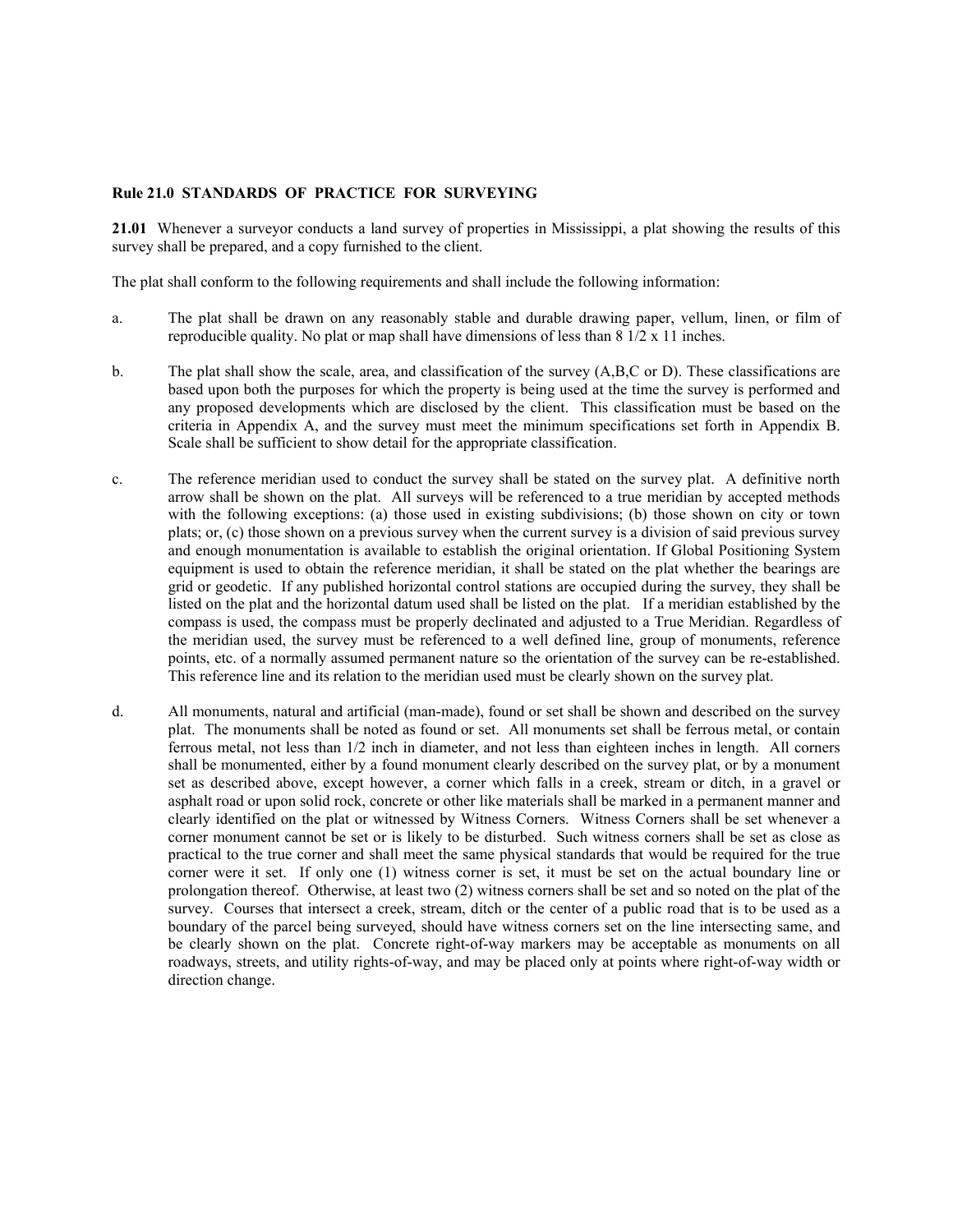- e. The plat of a metes and boundary survey must clearly describe and show the monument marking the commencing point and the point of beginning for the survey. Commencing Point is a well defined monumented point referenced to the U.S. Public Land (GLO) Survey system or other recorded subdivision plat, recorded and monumented City or County plat or map, compatible with Mississippi Statutes for filing and recording of land ownership that is used in a metes and bounds description. Point of Beginning is a well defined monumented point referenced to the U.S. Public Land (GLO) Survey system or recorded subdivision plat, recorded and monumented City or County plat or map, compatible with Mississippi Statutes for recording land ownership that is used as the beginning and ending point in a metes and bounds land description.
- f. All discrepancies between the survey and the record description, and the source of all information used in making the survey shall be indicated. When an inconsistency is found, including a gap or overlap, excess or deficiency, erroneously located boundary lines or monuments, or when any doubt as to the location on the ground of the true boundary or property rights exists, the nature of the inconsistency shall be clearly shown on the drawing.
- g. A description and location of any physical evidence of occupation found along a boundary line, including fences, walls, buildings or monuments.
- h. The horizontal length (distance) and direction (bearing or azimuth) of each line as specified in the legal description and as determined in the actual survey process.
- i. Four (4) elements of all circular curves shall be shown (radius, arc length, chord bearing and chord length).
- j. All information used by the surveyor in the property description shall be clearly shown on the plat, including the point of beginning, course bearings, distances, etc.
- k. The lot and block or tract numbers or other designations, including those of adjoining lots and tracts if the survey is within a recorded subdivision.
- l. Visible encroachments onto or from adjoining property or abutting streets with the extent of such encroachment. No sub-surface encroachments are required to be located unless their existence and location is furnished to the surveyor by the client.
- m. All public and private rights-of-way or easements which are known or observed adjoining or crossing the land surveyed.
- n. Location of all permanent improvements pertinent to the survey, with reference to the boundaries.
- o. Anytime State Plane Coordinates are used to designate the geographic position of a point on a survey in the State of Mississippi, these surveys must be performed in compliance with state Law (Chapter No.462, Senate Bill Number 2131, approved March 29, 1991) and in compliance with item (e) of this rule. State Plane Coordinates shall be clearly referenced to the appropriate horizontal datum on the plat. When State Plane Coordinates are used, the following information shall be shown on the plat: (1) the State Plane Coordinates System Zone, (2) the horizontal and/or vertical datum(s) used, (3) the method used to derive information such as Global Positioning System or conventional survey, (4) all horizontal and/or vertical control points used (5) a combined or correctional factor, (6) the convergence angle.
- p. A plat or survey shall bear the name, address, date of field survey, and signature and seal (either embossed or stamped) of the licensed surveyor in responsible charge. This signature and seal is certification that the survey meets the requirements of the Standards of Practice for Surveyors in Mississippi as adopted by the Mississippi Board of Licensure for Professional Engineers and Surveyors. Other regulations including the Manual of Instructions for the Survey of U.S. Public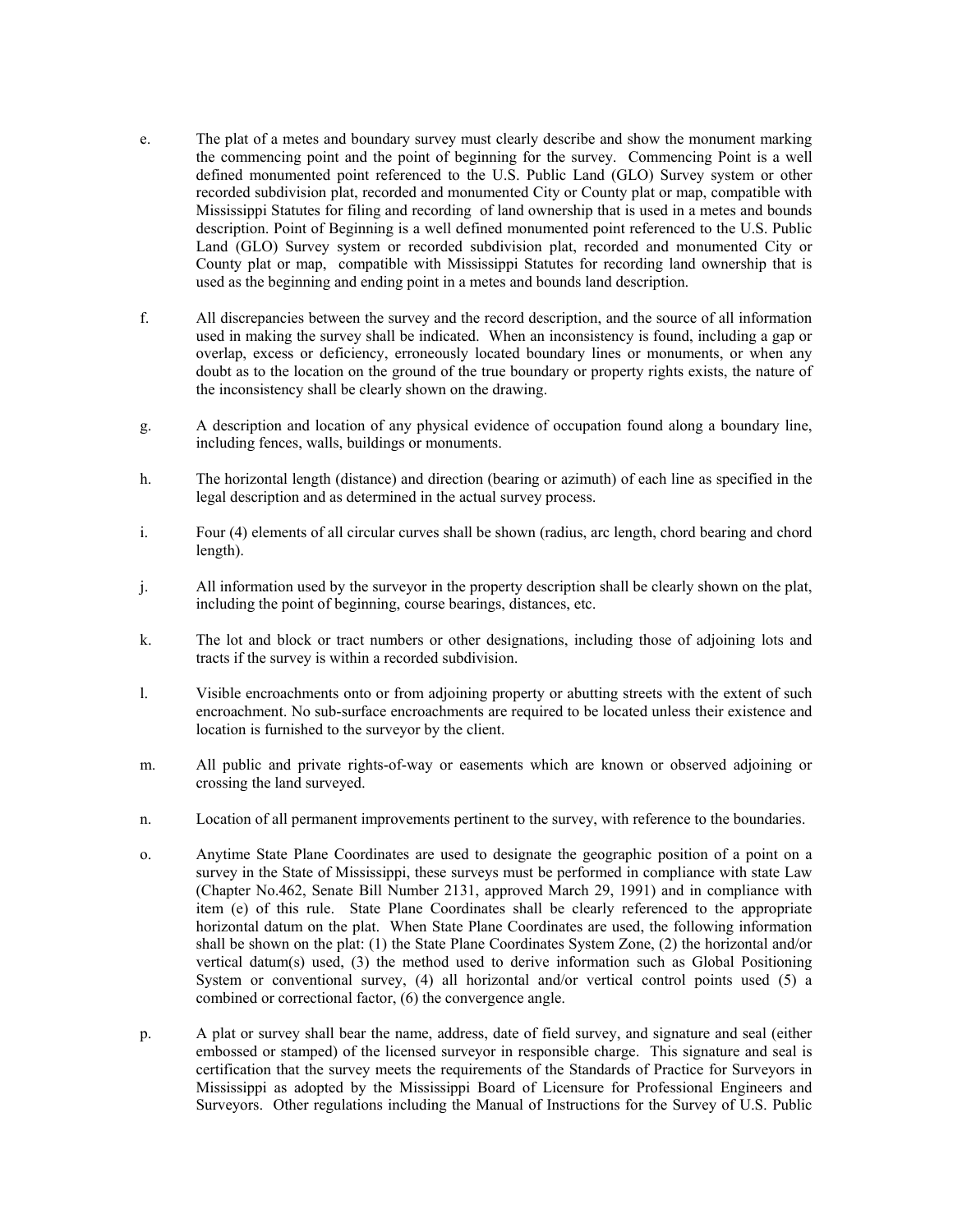Lands and all subdivision Laws and regulations of the State of Mississippi Statutes shall be followed.

**21.02 Enforcement -** Surveyors failing to meet these standards of practice will be subject to appropriate disciplinary action by the Licensure Board.

## **APPENDIX A - Classification of Surveys**

- A. **Class A Surveys -** Surveys of extensively developed and expensive properties which require maximum surveying accuracy. This includes, but is not limited to, surveys of urban business district properties and highly developed commercial properties.
- B. **Class B Surveys -** Surveys of properties which are subject to costly improvements and justify a high degree of surveying accuracy. This includes, but is not limited to, surveys of commercial properties and higher priced residential properties located outside urban business districts and highly developed commercial areas.
- C. **Class C Surveys -** Surveys of residential and surrounding areas which are apt to increase rapidly in value. This includes, but is not necessarily limited to, surveys of residential areas which cannot be classified as Class A or Class B surveys
- D. **Class D Surveys -** Surveys of all remaining properties which cannot be classified as Class A, B, or C surveys. This includes, but is not limited to, surveys of farm lands and rural areas.